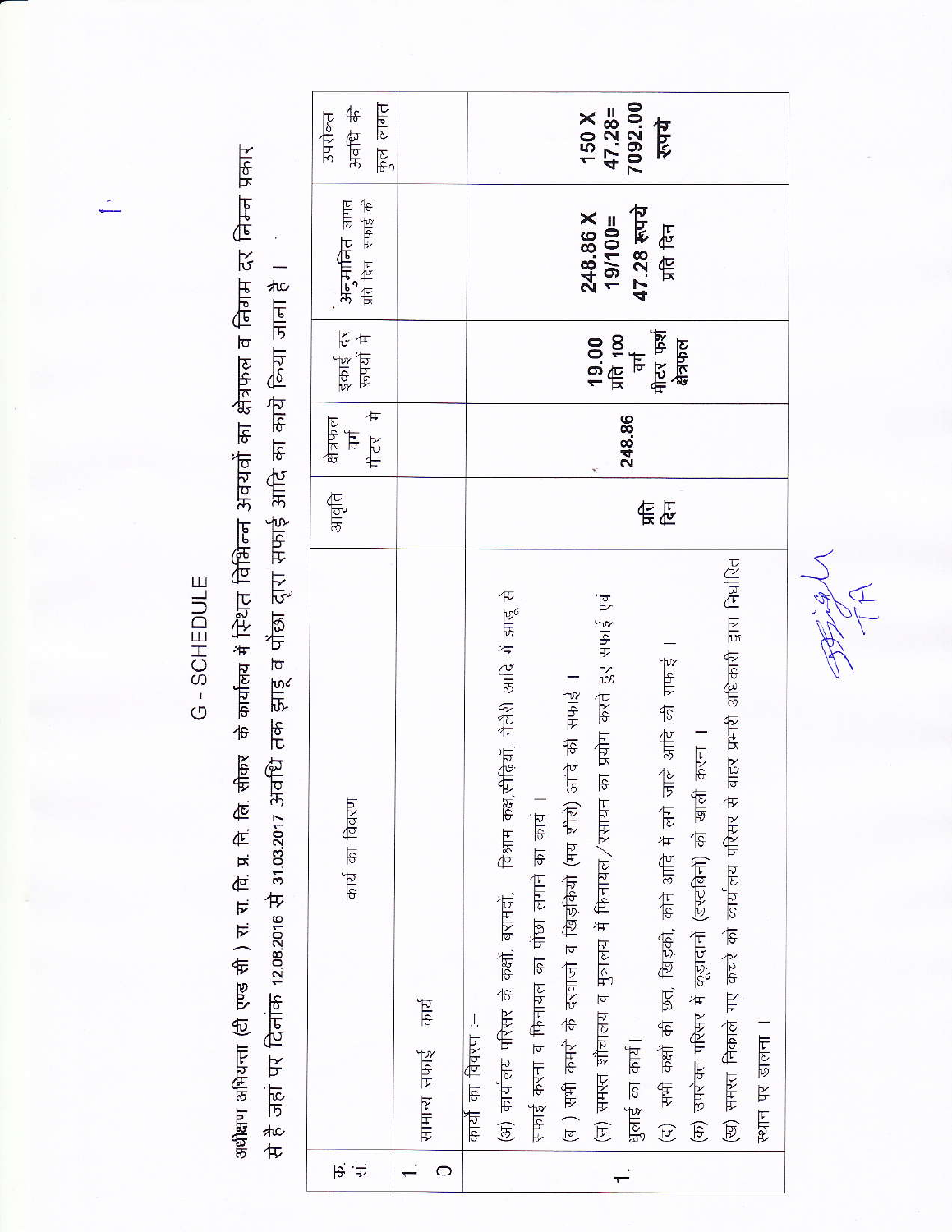|                    | 12845.00 रुपये                  |                           |               |           | Rounded                                                                                                                                                              |          |
|--------------------|---------------------------------|---------------------------|---------------|-----------|----------------------------------------------------------------------------------------------------------------------------------------------------------------------|----------|
|                    | 12844.80 रूपये                  |                           |               |           | Total                                                                                                                                                                |          |
|                    | 4816.80 रुपये                   |                           |               |           | Add Premium 60%                                                                                                                                                      |          |
|                    | 8028.00 रुपये                   |                           |               |           | Rounded                                                                                                                                                              |          |
|                    | 8028.00 रुपये                   |                           |               |           | Grand Total                                                                                                                                                          |          |
| $= 72.00$<br>ज़िल् | 3.6/100=09.0<br>0 रुपये मारिक   | शिकारी<br>मीटर<br>회       | 250.00        | मासिक     | की छत व बरसाती नालों की सफाई । समस्त निकाले गए कचरे को कार्यालय परिसर से<br>बाहर प्रभारी अधिकारी द्वारा निर्धारित स्थान पर डालना                                     | $\omega$ |
| 00'6X8             | 250.00X                         | प्रांत 100<br><b>3.60</b> |               |           | अधीक्षण अभियन्ता (टी एण्ड सी ) रा.श.वि.प्र.नि.सि. सीकर  के कार्यालय  परिसर के ऊपर                                                                                    |          |
| <b>Add</b>         |                                 |                           |               |           | रथान पर डालना ।                                                                                                                                                      |          |
| 864.00<br>$5.76 =$ | रुपये प्रति दिन<br>$100 = 5.76$ | प्रति 100<br>불북           | $\frac{1}{9}$ | ЯR<br>पुन | समस्त निकाले गए कचरे को कार्यालय परिसर से बाहर प्रभारी अधिकारी द्वारा निर्धारित                                                                                      | N        |
| 150 X              | 160X3.60/                       | 3.60                      |               |           | अधीक्षण अभियन्ता (टी एण्ड सी ) रा.श.वि.प्र.नि.लि. सीकर के कार्यालय से मुख्य द्वार तक<br>सड़क व अन्य सड़कें एवं इनके दोनों ओर छोड़ी गई खाली जगह की झाडू द्वारा सफाई । |          |

z. जन्म सभाइ का सामान जस फिनायल, फिनायल गाली, रसायन आदि विभाग द्वारा देय होगे।<br>3. भुगतान फर्श क्षेत्रफल के आधार पर किया जायेगा।

i<br>R

Deep at Surful

N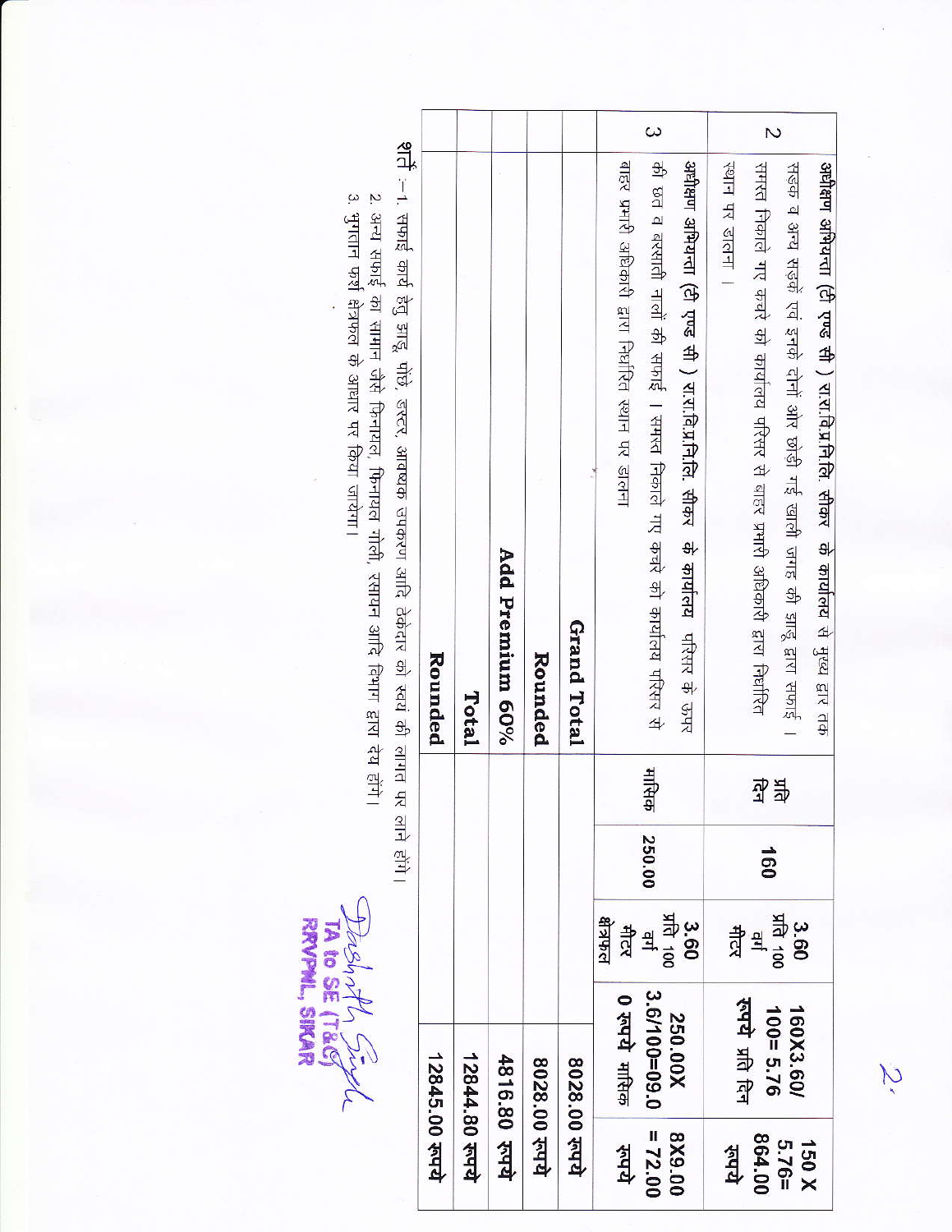

RAJASTHAN RAJYA VIDYUT PRASARAN NIGAM LIMITED [Corporate Identity Number (CIN):U40109RJ2000SGC016485] Regd. Office: Vidyut Bhawan, Jyoti Nagar, Jaipur-302005 OFFICE OF THE SUPERINIENDING ENGINEER (T&C), RVPN, SIKAR {ISO 9001:2008 Certified Company} NO: RRVPNL/SE (T&C)/TA/SIK/ F. /D. 254 /Dt.05.08.2016

To,

M/s All Registered Contractors Under Ajmer Zone

Sub: - Consent for execution of General cleaning Work on CLRC for year 2016- 17 at office of the SE(T&C), RVPNL, Sikar

On the subject cited above it is to intimate you that Geneml Cleaning Work is to be executed during the Financial Year 2016-17 at at office of the SE(T&C), RVPNI, Sikar on CLRC Basis.

You are therefore requested to convey your consent to execute general cleaning Work at this Office within seven days in writing along with the copy of valid registration so that further action may be initiated. Encl. G schedule of works.

Dashoth Singh

TA to Superintending Engineer (T&C) RVPNL, Sikar